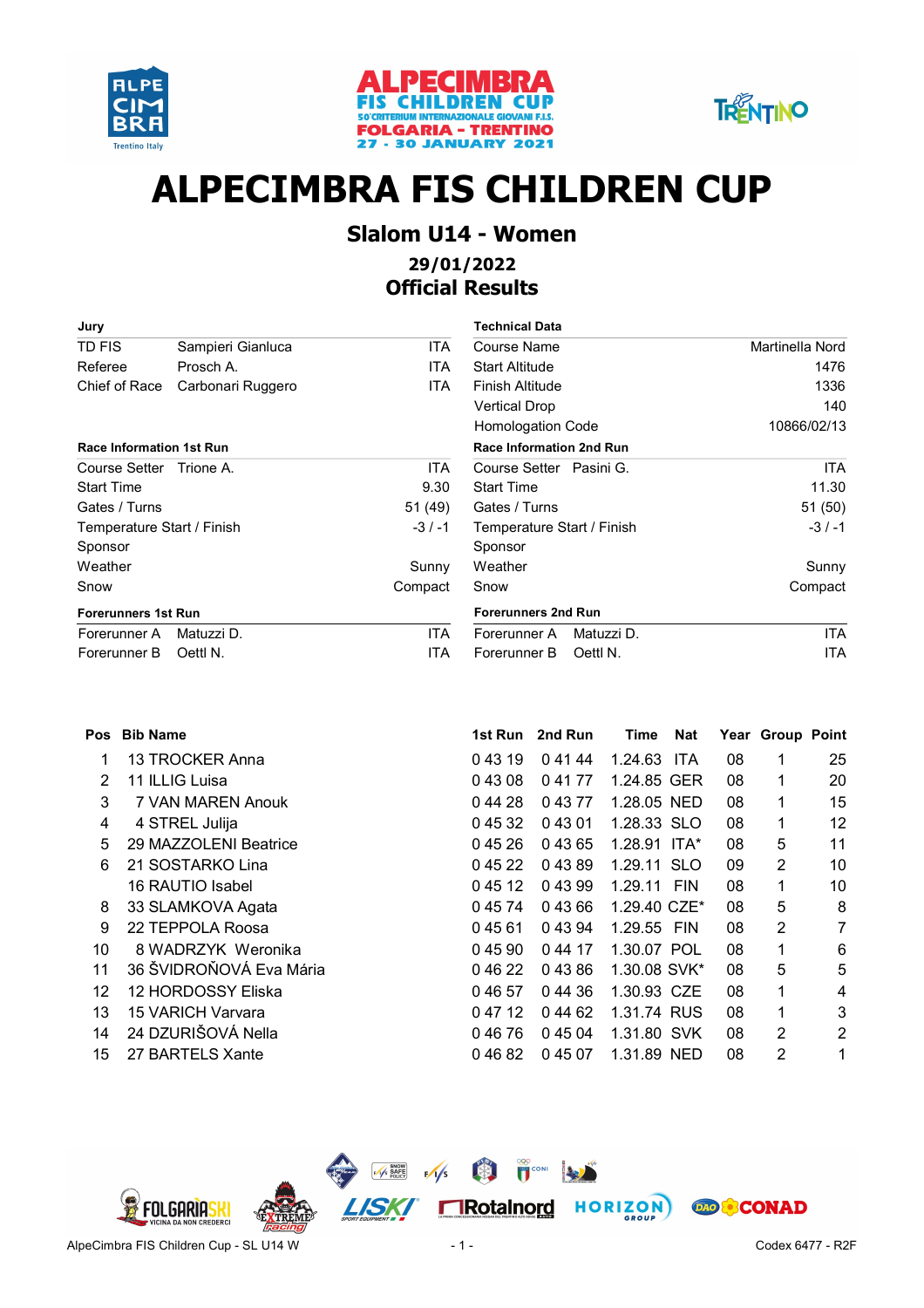





| 16 | 28 MACHYTKOVA Natali       | 04853   | 04617   | 1.34.70 CZE* |            | 09 | 5              |
|----|----------------------------|---------|---------|--------------|------------|----|----------------|
| 17 | 30 GACZOREK Gabriela       | 04925   | 04686   | 1.36.11 POL* |            | 08 | 5              |
| 18 | 9 PODHORSKÁ Laura          | 04977   | 04759   | 1.37.36 SVK  |            | 09 | 1              |
| 19 | 3 VUCINIC Pia              | 04936   | 04803   | 1.37.39 CRO  |            | 09 | 1              |
| 20 | 25 NOVAKOVSKA Adela        | 04985   | 04756   | 1.37.41 CZE  |            | 08 | $\overline{c}$ |
| 21 | 17 DEL CAMPO Amparo        | 0 53 04 | 0 52 35 | 1.45.39 CHI  |            | 08 | 1              |
| 22 | 32 GUZMÁN Isidora          | 05387   | 0 52 42 | 1.46.29 CHI* |            | 08 | 5              |
| 23 | 20 SARZYNSKA Zofia         | 1 01 52 | 04667   | 1.48.19 POL  |            | 08 | $\sqrt{2}$     |
| 24 | 5 OZ Deren                 | 0 57 48 | 05091   | 1.48.39 TUR  |            | 08 | $\mathbf 1$    |
| 25 | 19 ORTÍZ Javiera           | 0 59 07 | 0 56 44 | 1.55.51 CHI  |            | 08 | $\overline{2}$ |
| 26 | 23 KOZIC Ema               | 1 19 45 | 0 50 46 | 2.09.91 CRO  |            | 09 | $\overline{2}$ |
|    | Did Not Start 1st Run (1)  |         |         |              |            |    |                |
|    | <b>Bib Name</b>            |         |         |              | <b>Nat</b> |    | Year Group     |
|    | 2 GORMAN Charlotte         |         |         |              | <b>NZL</b> | 09 | 1              |
|    | Did Not Finish 1st Run (3) |         |         |              |            |    |                |
|    | <b>Bib Name</b>            |         |         |              | <b>Nat</b> |    | Year Group     |
|    |                            |         |         |              |            |    | 1              |
|    | 14 DURAKOVIC Dajra         |         |         |              | <b>BIH</b> | 09 |                |
|    | 18 WIES Lara Marie         |         |         |              | <b>GER</b> | 08 | $\overline{2}$ |
|    | 35 KLOTZ Victoria          |         |         |              | ITA*       | 08 | 5              |
|    | Disqualified 1st Run (1)   |         |         |              |            |    |                |
|    | <b>Bib Name</b>            |         |         | <b>Notes</b> | <b>Nat</b> |    | Year Group     |
|    | 10 SZALAY Laura            |         |         | Gates 41     | <b>HUN</b> | 08 | 1              |
|    | Did Not Finish 2nd Run (5) |         |         |              |            |    |                |
|    | <b>Bib Name</b>            |         |         |              | <b>Nat</b> |    | Year Group     |
|    | 1 NTOUSKOU Ourania Maria   |         |         |              | <b>GRE</b> | 08 | 1              |
|    | 6 TOLKUNOVA Dalel          |         |         |              | <b>KAZ</b> | 09 | 1              |
|    | 26 PACI Lavinia            |         |         |              | <b>ITA</b> | 08 | $\overline{2}$ |
|    | 31 GAJDOŠÍKOVÁ Lucia       |         |         |              | SVK*       | 08 | 5              |
|    | 34 NAWALANIEC Zofia        |         |         |              | POL*       | 08 | 5              |

Sampieri Gianluca (ITA) - 970 TD FIS

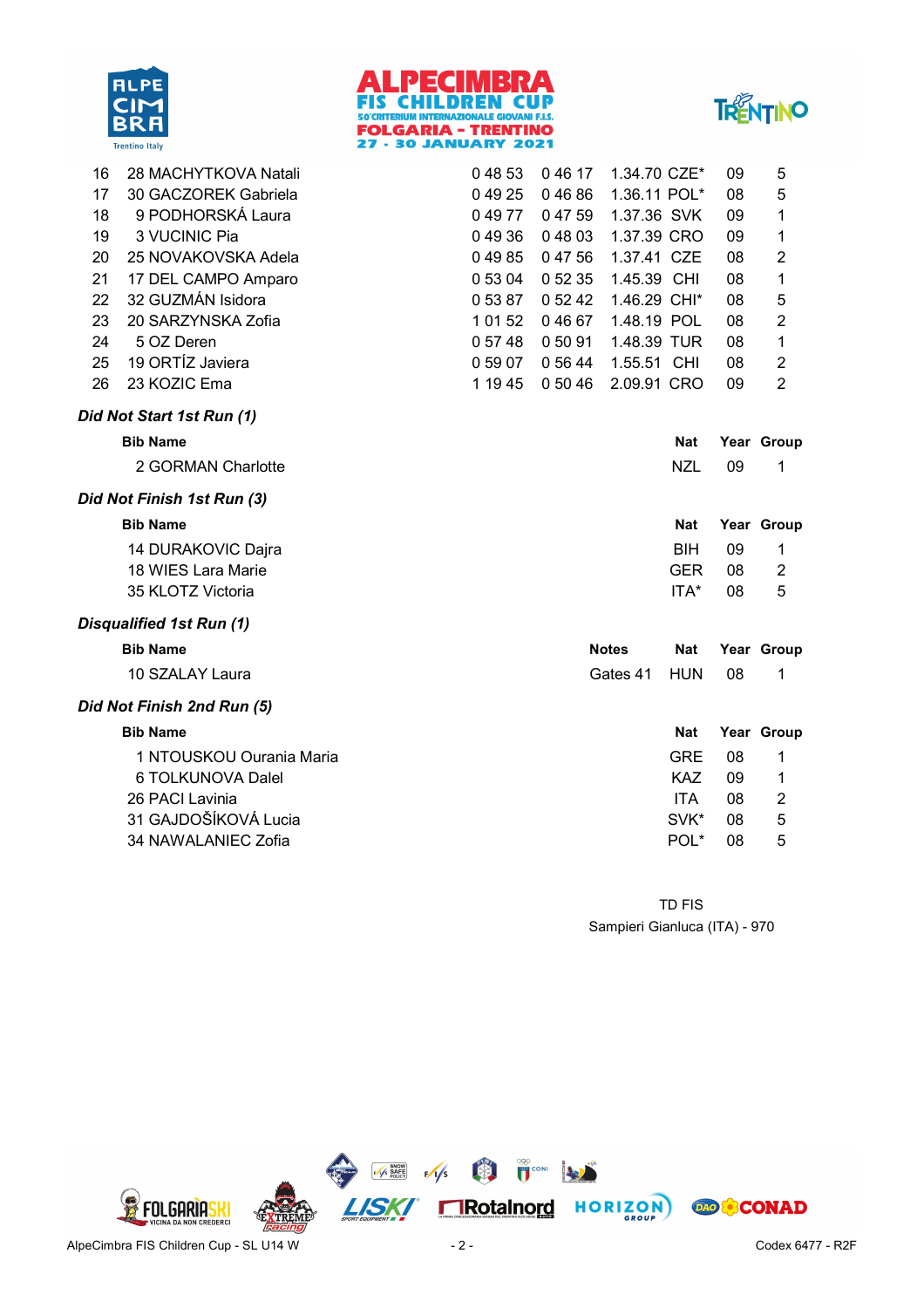





# **ALPECIMBRA FIS CHILDREN CUP**

### **Slalom U14 - Men 29/01/2022 Official Results**

| Jury                            |                   |            | <b>Technical Data</b>           |                 |
|---------------------------------|-------------------|------------|---------------------------------|-----------------|
| TD FIS                          | Sampieri Gianluca | <b>ITA</b> | Course Name                     | Martinella Nord |
| Referee                         | Prosch A.         | <b>ITA</b> | <b>Start Altitude</b>           | 1536            |
| Chief of Race                   | Carbonari Ruggero | ITA.       | Finish Altitude                 | 1336            |
|                                 |                   |            | <b>Vertical Drop</b>            | 200             |
|                                 |                   |            | <b>Homologation Code</b>        | 10866/02/13     |
| <b>Race Information 1st Run</b> |                   |            | <b>Race Information 2nd Run</b> |                 |
| Course Setter Jazek F.          |                   | ITA.       | Course Setter Toplak R.         | <b>SLO</b>      |
| <b>Start Time</b>               |                   | 9:50       | <b>Start Time</b>               | 11.50           |
| Gates / Turns                   |                   | 50 (49)    | Gates / Turns                   | 51 (49)         |
| Temperature Start / Finish      |                   | $-3/-1$    | Temperature Start / Finish      | $-3/ -1$        |
| Sponsor                         |                   |            | Sponsor                         |                 |
| Weather                         |                   | Sunny      | Weather                         | Sunny           |
| Snow                            |                   | Compact    | Snow                            | Compact         |
| <b>Forerunners 1st Run</b>      |                   |            | <b>Forerunners 2nd Run</b>      |                 |
| Forerunner A                    | Matuzzi D.        | <b>ITA</b> | Matuzzi D.<br>Forerunner A      | ITA             |

Forerunner B Oettl N. **ITA** 

| <b>Technical Data</b>           |                 |
|---------------------------------|-----------------|
| Course Name                     | Martinella Nord |
| <b>Start Altitude</b>           | 1536            |
| Finish Altitude                 | 1336            |
| Vertical Drop                   | 200             |
| <b>Homologation Code</b>        | 10866/02/13     |
| <b>Race Information 2nd Run</b> |                 |
| Course Setter Toplak R.         | SLO             |
| <b>Start Time</b>               | 11.50           |
| Gates / Turns                   | 51 (49)         |
| Temperature Start / Finish      | $-3/ -1$        |
| Sponsor                         |                 |
| Weather                         | Sunny           |
| Snow                            | Compact         |
| <b>Forerunners 2nd Run</b>      |                 |
| Matuzzi D.<br>Forerunner A      | <b>ITA</b>      |
| Oettl N.<br>Forerunner B        | ITA             |

| 13.        | 63 IVANOVIC Nesto |
|------------|-------------------|
| <i>A A</i> | 0.0111011007      |

- 14 66 VUCINIC Tin
- 15 67 MEHIC Anur

| Pos | <b>Bib Name</b>      | 1st Run | 2nd Run | Time           | <b>Nat</b> |    | Year Group Point |                |
|-----|----------------------|---------|---------|----------------|------------|----|------------------|----------------|
|     | 65 TIMONEN Samu      | 04153   | 0 44 05 | 1.25.58 FIN    |            | 08 | 1                | 25             |
| 2   | 80 ZIZEK Jan         | 04441   | 04596   | 1.30.37 SLO    |            | 08 | 2                | 20             |
| 3   | 53 VEZOVNIK Lan      | 04480   | 04573   | 1.30.53 SLO    |            | 08 | 1                | 15             |
| 4   | 54 TOMA Matei        | 0 44 03 | 0 47 07 | 1.31.10 ROU    |            | 09 | 1                | 12             |
| 5   | 94 KOSTNER Christian | 0 44 17 | 04694   | $1.31.11$ ITA* |            | 08 | 5                | 11             |
| 6   | 78 HOLZINGER Max     | 0 44 42 | 04675   | 1.31.17 GER    |            | 08 | 2                | 10             |
|     | 69 RYCEK Krystof     | 04680   | 0 47 57 | 1.34.37 CZE    |            | 08 | 1                | 9              |
| 8   | 74 VACEK Ludvik      | 04629   | 04823   | 1.34.52 CZE    |            | 08 | 2                | 8              |
| 9   | 76 JANURA Richard    | 0 47 05 | 04765   | 1.34.70 SVK    |            | 08 | 2                | $\overline{7}$ |
| 10  | 71 BIKNER Sebastian  | 04913   | 04596   | 1.35.09 CHI    |            | 08 | 1                | 6              |
| 11  | 90 KASING Oliver     | 04644   | 0 48 94 | 1.35.38 CZE*   |            | 08 | 5                | 5              |
| 12  | 79 ERIKSSON Casper   | 04658   | 04942   | 1.36.00 FIN    |            | 09 | 2                | 4              |
| 13  | 63 IVANOVIC Nestor   | 04760   | 04841   | 1.36.01 SRB    |            | 08 | 1                | 3              |
| 14  | 66 VUCINIC Tin       | 04698   | 04904   | 1.36.02 CRO    |            | 09 | 1                | $\overline{2}$ |
| 15  | 67 MEHIC Anur        | 04662   | 0 49 52 | 1.36.14 BIH    |            | 09 | 1                | 1              |